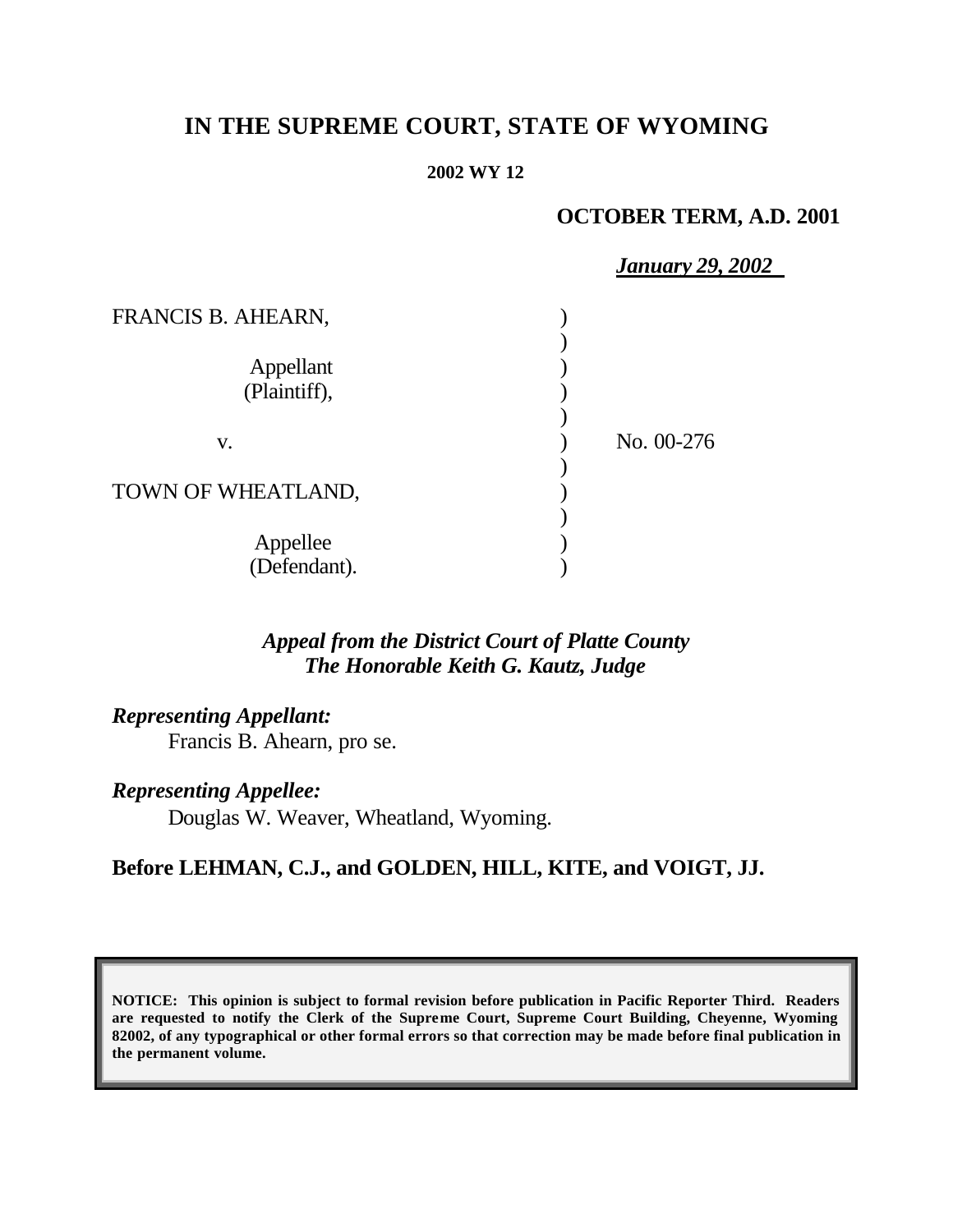#### **GOLDEN**, Justice.

[¶1] Appellant Francis Ahearn (Ahearn) challenges the validity of Appellee Town of Wheatland's municipal ordinance that provides abbreviated procedures for resubdividing property within an existing subdivision on grounds that it conflicts with various state statutes. He contends that, by state statutory definition, division of a previously subdivided tract into three parcels is the creation of a new subdivision which cannot be accomplished without proceeding under those statutes and ordinances governing the creation of a new subdivision. Ahearn also contends that the municipality's failure to notify a party holding a certificate of sale violated the ordinance's provision requiring notice to property owners of record within 140 feet, excluding streets, from the parcel and requires reversal of approval. The district court determined no conflict existed because the state statutes authorized the Town of Wheatland to enact ordinances governing subdivision and authorized resubdividing in this manner. It held that approval was properly granted and granted summary judgment to the Town of Wheatland.

[¶2] We hold that the Town of Wheatland has acted in accord with all governing law and affirm the summary judgment.

#### **ISSUES**

[¶3] Ahearn presents these issues for our review:

I. Is a division of a tract or parcel of land into three (3) or more parts for immediate or future sale or building development considered a subdivision pursuant to Wyoming law?

II. Shall every original owner of a subdivided tract of land have to give their free consent and sign the subdivision plat map?

III. Can a municipality enact ordinances which allow a developer to subdivide a tract of land into three (3) parcels without complying with Wyoming statutes for recording a plat map?

The Town of Wheatland (Wheatland) restates the issues as:

(1) Was the district court correct in granting summary judgment in favor of the Town of Wheatland and as such holding that Ordinance No. 670 was valid?

(2) Did the Town of Wheatland correctly follow the procedures outlined in Ordinance No. 670 when it approved the application filed by Anderson/ Bishop pursuant to Ordinance No. 670?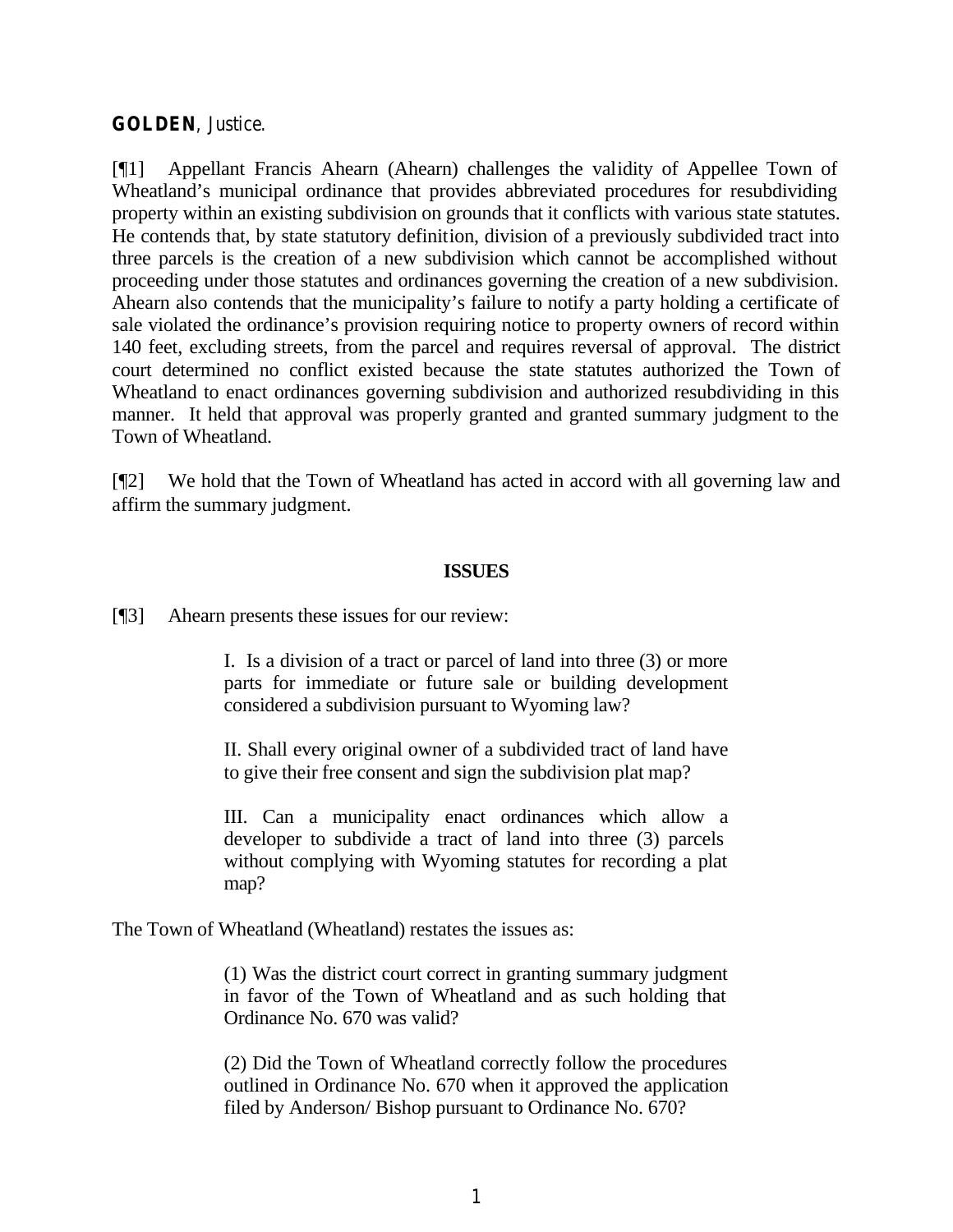## **FACTS**

[¶4] The property at the center of this dispute is 4.84 acres known as Tract G that is located in the Town of Wheatland in a subdivision known as Black Mountain Village, Filing No. 1, which was, according to the application filed by Anderson/Bishop, originally platted on September 30, 1986. Tract G is owned in part by the general partnership of Anderson/Bishop (Anderson), which sought approval to divide its part of the tract into three lots. On January 19, 1999, Anderson filed an application with the Wheatland for an "abbreviated method of replatting land within a part of an improved and platted subdivision in accordance with Ordinance No. 670 of the ordinances of the Town of Wheatland." Ordinance No. 670 provides for an abbreviated method of resubdividing previously subdivided land as long as the subdivision contains tracts or parcels that can be split into three or fewer parcels. State statute defines subdivision as the division of a tract or parcel of land into three (3) or more parts for immediate or future sale or building development. Wyo. Stat. Ann. § 15-1-501(a)(iii) (LexisNexis 2001).

[¶5] Anderson does not own all of Tract G; 1.110 acres is owned by Pine Lawn Investment Company (Pine Lawn) and was not part of the application. Ahearn is an owner of Pine Lawn and holds a mortgage on the 1.110 acres owned by it.

[¶6] On February 8, 1999, the town council held a public hearing on Anderson's application, and Ahearn objected to its approval. The town council voted unanimously to preliminarily approve the application and to consider final approval at a special meeting on February 24, 1999. Ahearn appeared at that meeting also and voiced his objections. Final approval was unanimously given at that meeting.

[¶7] Ahearn filed a complaint for declaratory judgment in district court in February 26, 1999. Ahearn alleged that the town council had violated Ordinance No. 670 by preliminarily approving the application at its February 8, 1999, meeting in violation of the notification requirements; had violated Wyo. Stat. Ann. § 34-12-103 and the Wheatland Development Code by approving an application that did not include the signatures of all property owners in Tract G; had violated the Wheatland Development Code by failing to obtain review of the Wheatland Planning Commission; and had violated Ordinance No. 670 and Wyo. Stat. Ann. §§ 15-1-602 and 15-1-203 and the Wheatland Development Code by failing to give proper notice to all adjacent property owners. The complaint requested that the court declare Ordinance No. 670 void because it conflicts with Wyoming statutes and is vague, and declare the town council's approval void for all the violations alleged; it also sought damages and attorney fees.

[¶8] Wheatland filed a motion to dismiss, and the claim for damages was dismissed for failure to comply with Wyo. Stat. Ann.  $\S 1-39-113$ .<sup>1</sup> Wheatland then filed an answer, and

<sup>&</sup>lt;sup>1</sup> Wyo. Stat. Ann. § 1-39-113 (LexisNexis 2001) provides in part: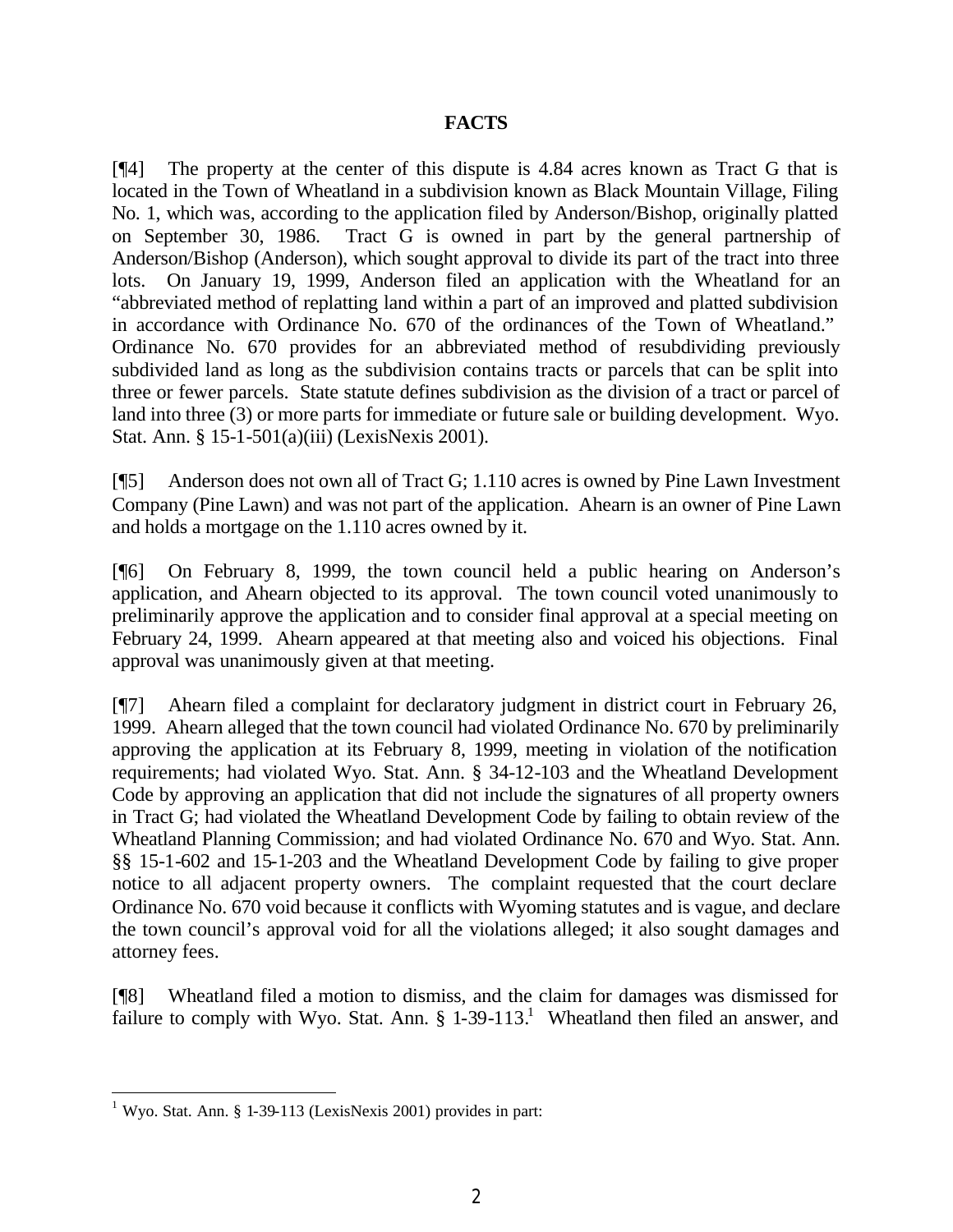the district court heard argument on the parties' motions for summary judgment. Summary judgment was granted to appellees, and this appeal followed.

#### **DISCUSSION**

#### *Standard of Review*

[¶9] When this Court reviews a summary judgment granted in a declaratory judgment action, we invoke our usual standard for review of summary judgments. *Fontaine v. Board of County Comm'rs of Park County,* 4 P.3d 890, 892 (Wyo. 2000). Summary judgment is proper only when there are no genuine issues of material fact and the prevailing party is entitled to judgment as a matter of law. *Mountain Cement Co. v. Johnson,* 884 P.2d 30, 32 (Wyo. 1994); W.R.C.P. 56(c). We review a summary judgment in the same light as the district court, using the same materials and following the same standards. "We examine the record from the vantage point most favorable to the party opposing the motion, and we give that party the benefit of all favorable inferences which may fairly be drawn from the record." *Four Nines Gold, Inc. v. 71 Constr., Inc*., 809 P.2d 236, 238 (Wyo. 1991). Summary judgment serves the purpose of eliminating formal trials where only questions of law are involved. *Blagrove v. JB Mechanical, Inc*., 934 P.2d 1273, 1275 (Wyo. 1997); *England v. Simmons*, 728 P.2d 1137, 1141 (Wyo. 1986). We review a grant of summary judgment by deciding a question of law de novo and afford no deference to the district court's ruling on that question. *Sammons v. American Auto. Ass'n*, 912 P.2d 1103, 1105 (Wyo. 1996); *Blagrove*, 934 P.2d at 1275.

#### *Subdivision Controls*

[¶10] The Town of Wheatland is a municipal corporation. In Wyoming, municipal corporations are creatures of the legislature and thereby subject to statutory control. *Coulter v. City of Rawlins,* 662 P.2d 888, 894 (Wyo. 1983). Wyoming statutes prohibit selling lots in a town unless a plat is approved by the governing body and filed and recorded. Wyo. Stat. Ann. §§ 15-1-415, 510, 511 (LexisNexis 2001);<sup>2</sup> Wyo. Stat. Ann. §§ 34-12-102, 103, and

<sup>(</sup>a) No action shall be brought under this act against a governmental entity unless the claim upon which the action is based is presented to the entity as an itemized statement in writing within two (2) years of the date of the alleged act, error or omission . . . .

 $2 \frac{1}{2}$  § 15-1-415. Additions to cities or towns by subdividing landowners; plat requirements; filing and effect thereof; controlling layout of streets.

<sup>(</sup>a) The owner of any land within or contiguous to any city or town may subdivide the land into lots, blocks, streets, avenues and alleys and other grounds under the name of ... . addition to the city (town) of ... An accurate map or plat shall be made designating the subdivided land and particularly describing the lots, blocks, streets, avenues and alleys and other grounds of the addition. The lots must be designated by numbers, and the streets, avenues and other grounds by name or numbers.

<sup>(</sup>b) The plat shall:

<sup>(</sup>i) Be acknowledged before some officer authorized to acknowledge deeds;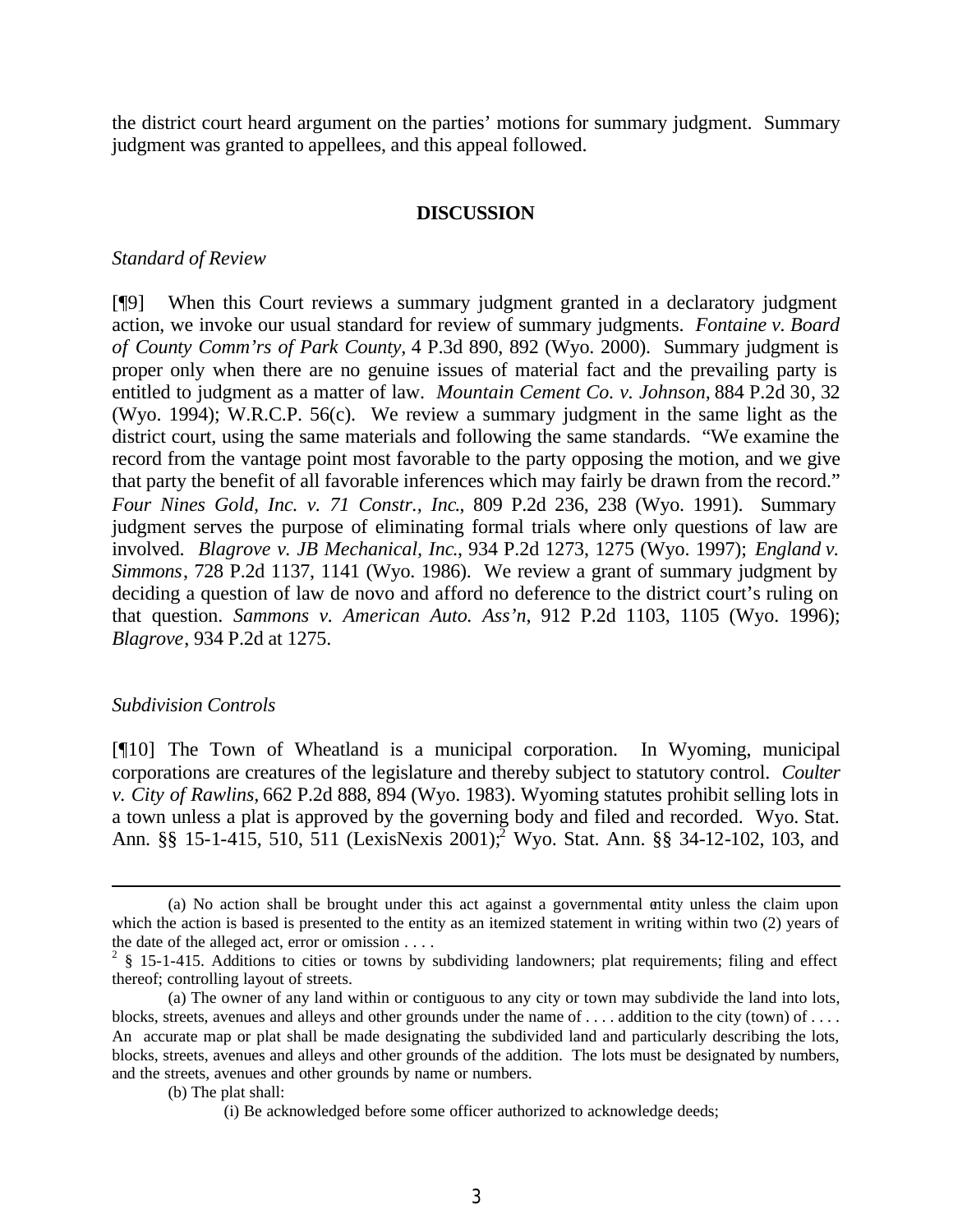115 (LexisNexis 2001). In addition to this mandate, Wyoming statutes provide several methods for the control of land use within a community. Enabling legislation authorizing annexation, zoning, and comprehensive planning is contained in various articles to Title 15, Chapter One. Wyo. Stat. Ann. §§ 15-1-401 through 422 (LexisNexis 2001) (annexation); Wyo. Stat. Ann. §§ 15-1-501 through 512 (LexisNexis 2001) (planning); Wyo. Stat. Ann. §§ 15-1-601 through 611 (LexisNexis 2001) (zoning). By this enabling legislation, cities and towns are authorized to enact ordinances and regulations governing planning, subdivisions and zoning. Generally, zoning ordinances provide control over land use within a neighborhood and are part of a comprehensive plan for community development. Wyo. Stat. Ann. §§ 15-1-501 through 511 (LexisNexis 2001); s*ee Ford v. Board of County Comm'rs of Converse County,* 924 P.2d 91, 94-95 (Wyo. 1996).

(ii) Have appended a survey made by a land surveyor registered under the laws of this state with a certificate that he has accurately surveyed the addition, and that the parts thereof are accurately staked off and marked with an appropriate metal monument including magnetic iron, inscribed at least with the registration number of the land surveyor to provide source identification, at all lot corners and survey control points of the addition.

(c) When the map or plat is made out, acknowledged, certified and approved by the governing body, it shall be filed and recorded in the office of the county clerk. When filed it is equivalent to a deed in fee simple to the city or town from the owner, of all streets, avenues, alleys, public squares, parks and commons and of that portion of the land set apart for public and city use, or dedicated to charitable, religious or educational purposes. All additions thus laid out are a part of the city or town for all purposes, and the inhabitants of the addition are entitled to all the rights and privileges and subject to all the laws, ordinances, rules and regulations of the city or town.

(d) The governing body, by ordinance, may compel the owner of any addition to lay out streets, avenues and alleys to correspond in width and direction and be continuations of the streets, ways and alleys in the city or town or other additions thereto. No addition is valid unless the terms and conditions of the ordinance are complied with and the plat submitted and approved by the governing body.

§ 15-1-510. Major street plan; subdivision plats; approval required; preparation and adoption of governing regulations.

(a) If any commission adopts a major street plan and certifies it to the governing body, no plat of a subdivision of land lying within the municipality may be filed or recorded in the office of the county clerk until it has been submitted to and approved by the governing body and its approval entered in writing on the plat by the clerk of the governing body. No county clerk may file or record a plat of a subdivision without approval by the governing body and any unapproved filing or recording is void.

(b) The commission shall prepare regulations governing the subdivision of land within the municipality. The governing body may adopt the regulations for the municipality after a public hearing thereon.

§ 15-1-511. Major street plan; subdivision plats; when penalty for not preparing; exception; enforcement.

Subject to appropriate eminent domain proceedings, if anyone transfers or sells any land located within any area for which a major street plan has been adopted by the commission and the governing body, except for land located in a recorded subdivision, without first preparing a subdivision plat and having it approved by the commission and governing body and recorded in the office of the county clerk, he shall pay a penalty of one hundred dollars (\$100.00) for each lot transferred or sold. The description by metes and bounds in the instrument of transfer or other document used in the process of selling or transferring does not exempt the transaction from such penalties. The municipality may enjoin the transfer or sale or may recover the penalty by civil action.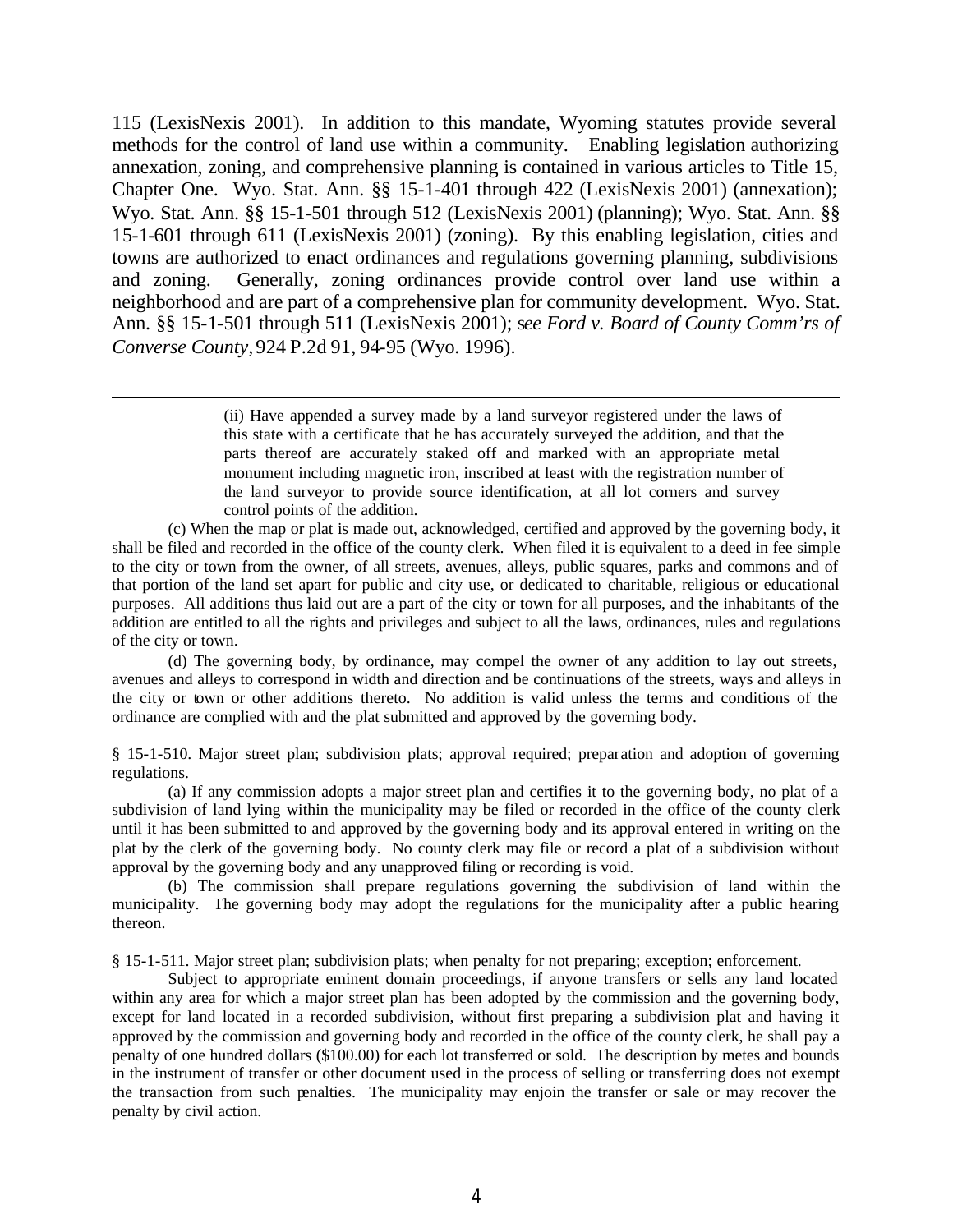[¶11] Under the comprehensive planning statutes, a city or town develops a master plan for the future growth and development of the city by planning for new streets and the platting of new neighborhoods in order to minimize the financial loss that may result from imperfect planning. Wyo. Stat. Ann. §§ 15-1-503, 15-1-601(d)<sup>3</sup>; *Ford*, 924 P.2d at 94-95; 4 Kenneth H. Young, *Anderson's American Law of Zoning* § 25.03, at 284 (4th ed. 1997)*.*

[¶12] In Wheatland, the collection of ordinances governing planning and zoning is called the Wheatland Development Code. Wheatland has a planning commission to review applications for new subdivisions. Although the Code is missing from the record, it appears that the planning commission makes recommendations to the town council, which approves or rejects the recommendation.

[¶13] In 1998 Wheatland enacted Ordinance No. 670, which states the following as its title and purpose:

## **AN ORDINANCE PROVIDING FOR AN ABBREVIATED METHOD OF REPLATING (sic) LAND WITHIN A PART OF AN APPROVED AND PLATTED SUBDIVISION.**

Whereas it has come to the attention of the governing body for the Town of Wheatland that there are areas within the Town of Wheatland which have been previously subdivided, and which contain tracts of land which can be split into **three or fewer parcels; and**

Whereas, as the owners of said tracts of land desire to divide said property into **no more than three parcels,** they currently would be required to follow the subdivision ordinances under the Wheatland Town Code; and

 $3$  (d) All regulations shall be made:

- (G) Facilitate adequate provisions for transportation, water, sewerage, schools, parks
- and other public requirements.

(ii) With reasonable consideration, among other things, of the character of the district and its peculiar suitability for particular uses; and

(iii) With a view to conserving the value of buildings and encouraging the most appropriate use of land throughout the city or town;

(iv) With consideration given to the historic integrity of certain neighborhoods or districts and a view to preserving, rehabilitating and maintaining historic properties and encouraging compatible uses within the neighborhoods or districts, but no regulation made to carry out the purposes of this paragraph is valid to the extent it constitutes an unconstitutional taking without compensation.

<sup>(</sup>i) In accordance with a comprehensive plan and designed to:

<sup>(</sup>A) Lessen congestion in the streets;

<sup>(</sup>B) Secure safety from fire, panic and other dangers;

<sup>(</sup>C) Promote health and general welfare;

<sup>(</sup>D) Provide adequate light and air;

<sup>(</sup>E) Prevent the overcrowding of land;

<sup>(</sup>F) Avoid undue concentration of population; and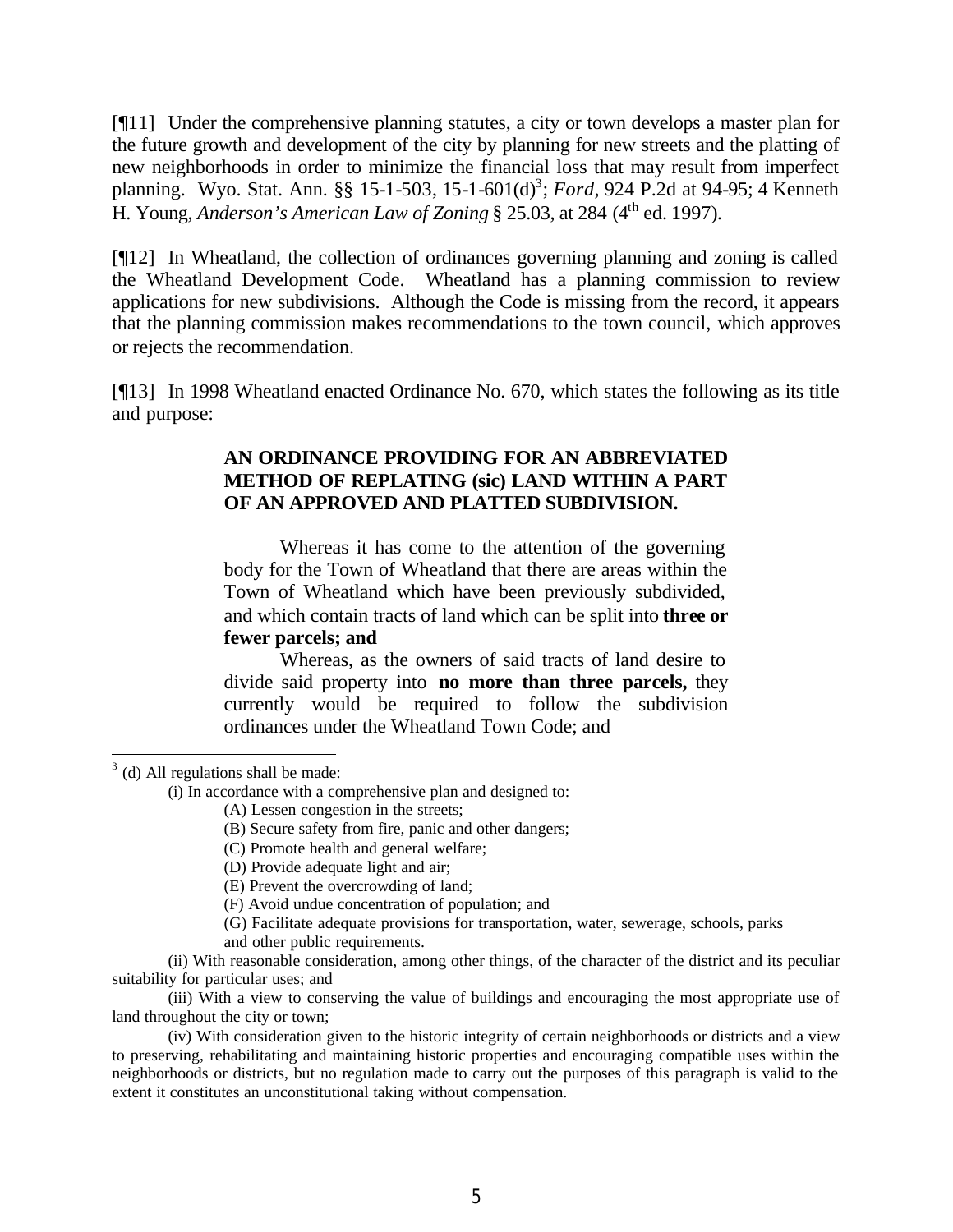Whereas, it may be costly to the landowner to follow said subdivision ordinances, and it would simply duplicate processes which have previously taken place.

In order to assure that only duplicative processes are eliminated the ordinance further provides that these requirements be met:

> Section 1. **The governing body for the Town of Wheatland may, but is not required to, accept any previously approved documentation regarding lot size, utilities, etc., under the subdivision regulations and approve an application for a repl at, if, at the minimum, the following are met:**

> (a) The tract of land or parcel of land is not being divided into more than three parcels, and each parcel has at least minimum dimensions and area, less any easements, as required by the applicable zoning regulations for the Town of Wheatland.

> (b) The tract of land or parcel of land lies within and is a part of an existing subdivision which has been approved by the governing body of the Town of Wheatland.

> (c) The owner/developer of the parcel of land takes all necessary steps to grant unto the appropriate entity any and all easements necessary for the following:

- i. All utility service, including but not limited to water, telephone, electric and cable television.
- ii. Every parcel has frontage (minimum of 35 feet) on a dedicated public street.
- iii. All necessary fire protection facilities.

(d) The owner/developer of the parcel of land shall pay all costs in advance for the required utility extensions and fire protection facilities. It is understood that the initial costs paid in advance will be estimates, however, the owner/developer will be required to pay any amounts which are above the estimated costs, and will receive a refund if the costs are less than those estimated.

(e) The owner/developer of the parcel of land shall prepare application for the exemption setting forth all of the above facts and provide to the governing body a detailed plat of said property. The application and plat will be distributed to the Town staff, including but not limited to the building inspector, fire chief, police chief, town planner, town engineers, and town attorney for their review and comments, at least three weeks prior to the council meeting when the application is to be considered.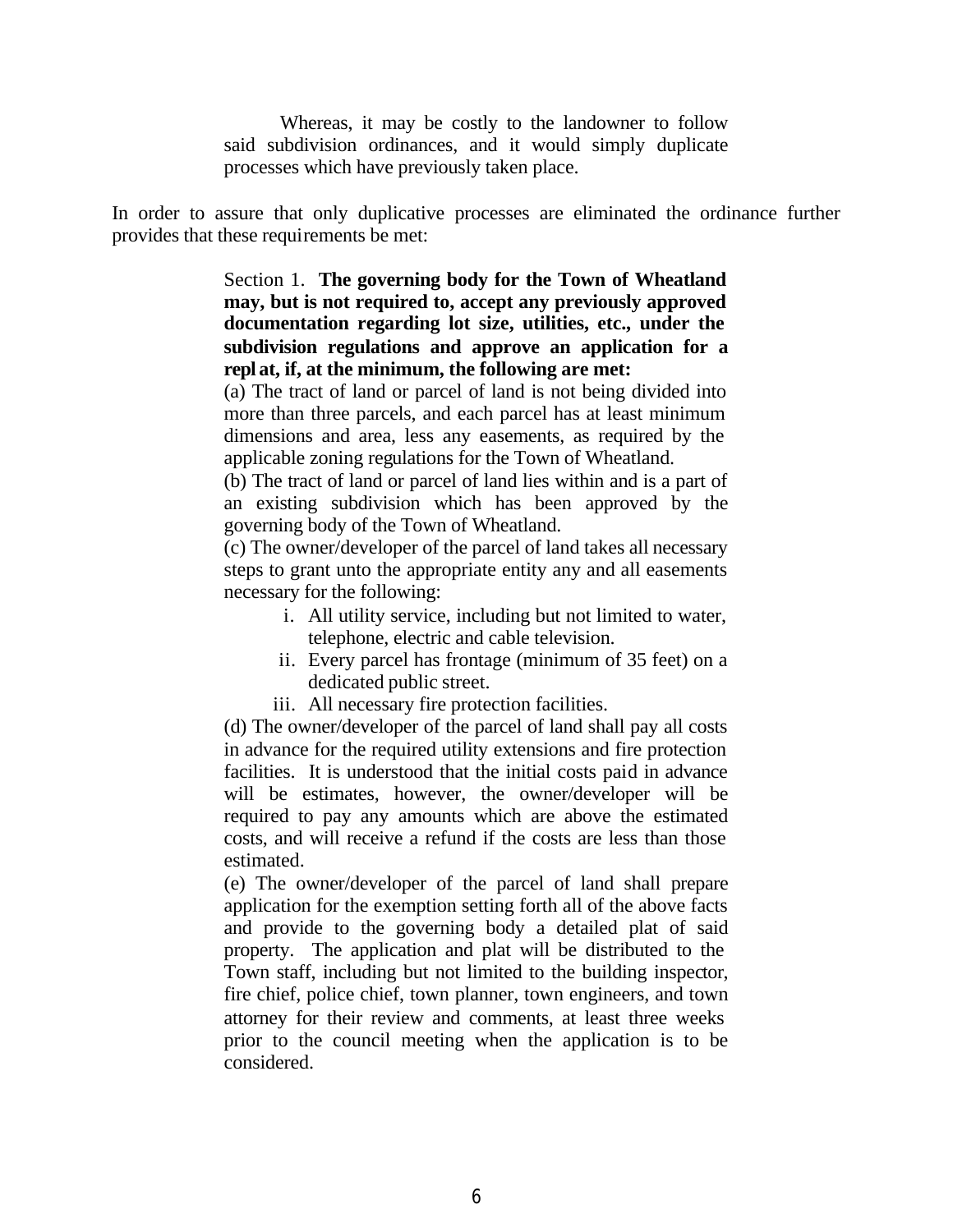(f) The owner/developer of the parcel of land will be required to meet all other zoning and building requirements within the Town of Wheatland.

In its final provision, due process requirements are addressed:

(g) Property owners of record within 140 feet, excluding streets, from the parcel in question shall be sent, by certified mail, a copy of the application at least ten days prior to the council meeting when the application will be considered.

In this case, affidavits have been submitted indicating that proper, timely notices were sent to property owners of record.

[¶14] Ahearn contends that Ordinance No. 670 conflicts with the definition of subdivision provided in Wyo. Stat. Ann. § 15-1-501(a)(iii) and the ordinance is therefore void. Ahearn is correct that, if the ordinance conflicts with state statute, then the ordinance is void. The authority of a municipality to adopt a zoning ordinance is limited by state statute, and the general grant of power to municipalities to adopt zoning laws in the interest of public welfare does not permit the local governing bodies to override the state law and the policies supporting it. *State ex rel. Baker v. Strange,* 960 P.2d 1016, 1018 (Wyo. 1998) (citing *City of Green River v. Debernardi Const. Co., Inc.,* 816 P.2d 1287, 1290-91 (Wyo. 1991); *Vandehei Developers v. Public Service Comm'n of Wyoming,* 790 P.2d 1282, 1286-87 (Wyo. 1990)). *See also*, *River Springs Ltd. Liability Co. v. Board of County Comm'rs of Teton County,* 899 P.2d 1329, 1337 (Wyo. 1995) (a county may only regulate mineral activity in such a way that it does not conflict with state regulation). The justification for this rule of law is that municipalities have no sovereignty independent from that of the state, and the only power available to them is the power that has been delegated to them by the state. *Baker*, 960 P.2d at 1018 (citing *City of Green River*, 816 P.2d at 1290; and *K N Energy, Inc. v. City of Casper*, 755 P.2d 207, 210 (Wyo. 1988)). Thus, the statute takes precedence over the municipal ordinance. *Id.*

[¶15] Section 15-1-501(a)(iii) defines subdivision, and the entire statute provides:

## (a) **For the purposes of this article**:

(i) "Commission" means the planning commission authorized by W.S. 15-1-502;

(ii) "Street" includes streets, highways, avenues, boulevards, parkways, roads, lanes, walks, alleys, viaducts, subways, tunnels, bridges, public easements and rights-of-way and other ways;

(iii) "Subdivision" means the division of a tract or parcel of land into three (3) or more parts for immediate or future sale or building development.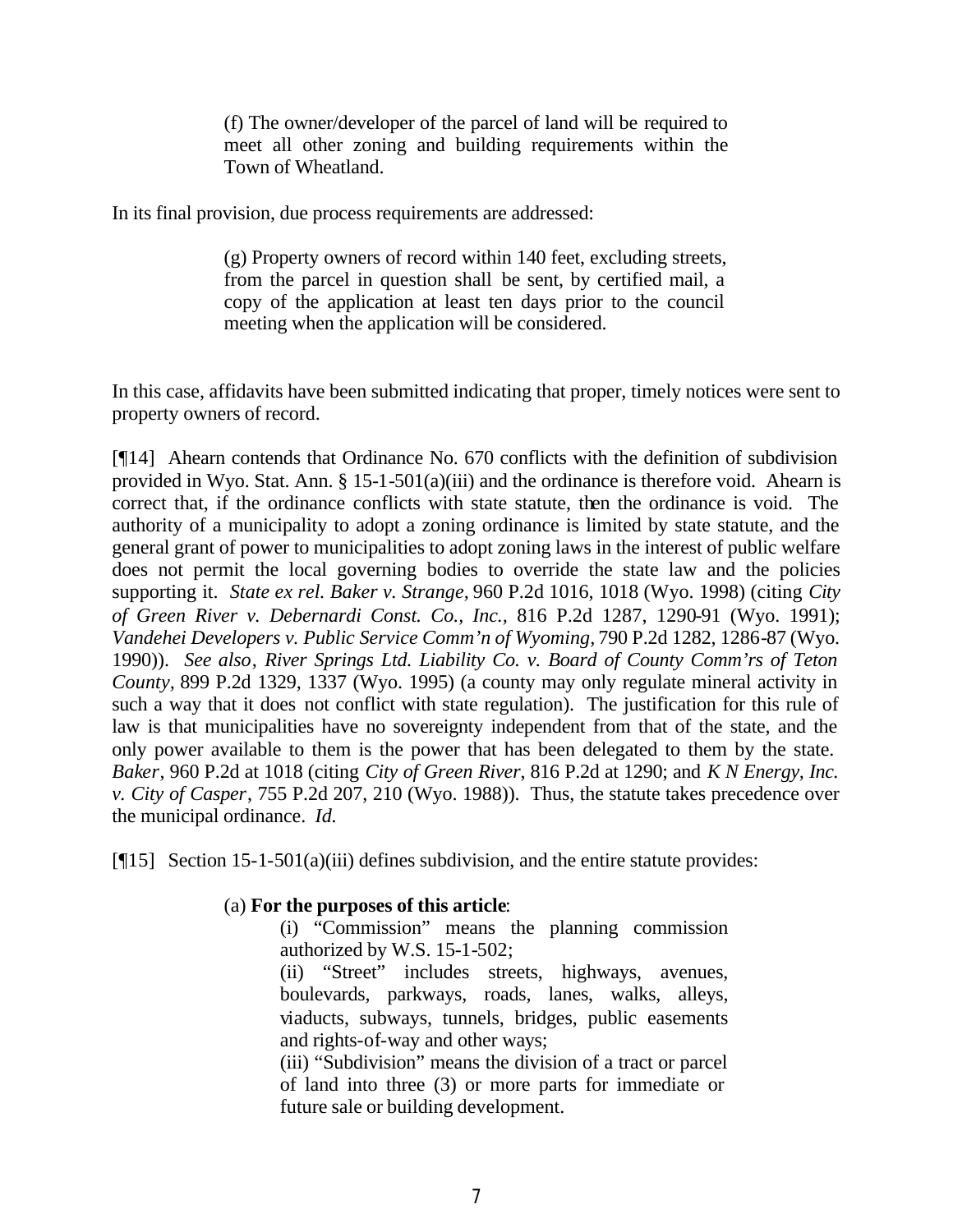(emphasis added). Ahearn contends that, under this statutory definition, the town council has approved a new subdivision without following those procedures governing a new subdivision. The town council approved a resubdivision, and generally that action does fall under the definition of a subdivision unless the statute provides otherwise. *See Wilkerson v. Marks,* 538 P.2d 403, 405 (Ariz. 1975); *Leeward Realty Holding Corp. v. Zoning Board of Review of the Town of Westerly, et al.,* 1997 WL 1526513, at \*3 (R.I. Super., May 12, 1997)*;*  Young, *supra,* § 25.02, at 282*.* By this definition, we agree that the statute intends that any division of land that falls under the definition must be treated as a subdivision. Wheatland did treat Anderson's proposal as a subdivision. State statute does not provide further governing law regarding the process to be followed in creating a subdivision; that law is provided by Wheatland's municipal ordinances. In this case, the only applicable law is Ordinance No. 670 which provides for an abbreviated procedure for a resubdivision that has already been subjected to those procedures applicable to a new subdivision. Wheatland has acted on the proposed resubdivision in accordance with the only law governing it, Ordinance No. 670, and we find that ordinance did not omit any procedures, but merely allowed a resubdivision to occur without duplicating procedures. No state statute prohibits this, and no conflict exists.

[¶16] Ahearn contends that resubdivision violates the Wheatland Development Code's provision that states that "repetitive division of parcels into two lots for the purpose of avoiding compliance with (subdivision requirements) is illegal and in conflict with the intent of this chapter." That Code is not part of the record. Ahearn's citation to the record is to the district court's decision letter which states:

> The Development Code goes [on to] require that subdivisions (division of tracts into 3 or more parts) be reviewed by a planning commission. . . . However, the Code specifically permits the Town Council to waive requirements that subdivision procedures be redone in the circumstances addressed in Ordinance No. 670. . . . The Court finds that the Wheatland Development Code specifically authorizes Ordinance No. 670 rather than conflicts with it.

A governing body must comply with those requirements established by law. *Hoke v. Moyer*, 865 P.2d 624, 631 (Wyo. 1993); *Ford,* 924 P.2d at 95; Wyo. Stat. Ann. § 15-1-510 (LexisNexis 2001). Here, the subdivision ordinance was the applicable law, and we agree with the district court that state statute does not prohibit the abbreviated method used in Ordinance No. 670 and that the town council has complied with it. Accordingly, Ordinance No. 670 does not conflict with the state statutory definition of subdivision.

[¶17] Ahearn next contends that Wyo. Stat. Ann. §§ 34-12-102 and 103 have been violated. As we have already stated, the statutes of this article require that all lots must be platted and recorded and approved by governing bodies of a city or town. Ahearn points to § 102's language establishing a covenant of warranty and § 103's language "with the free consent,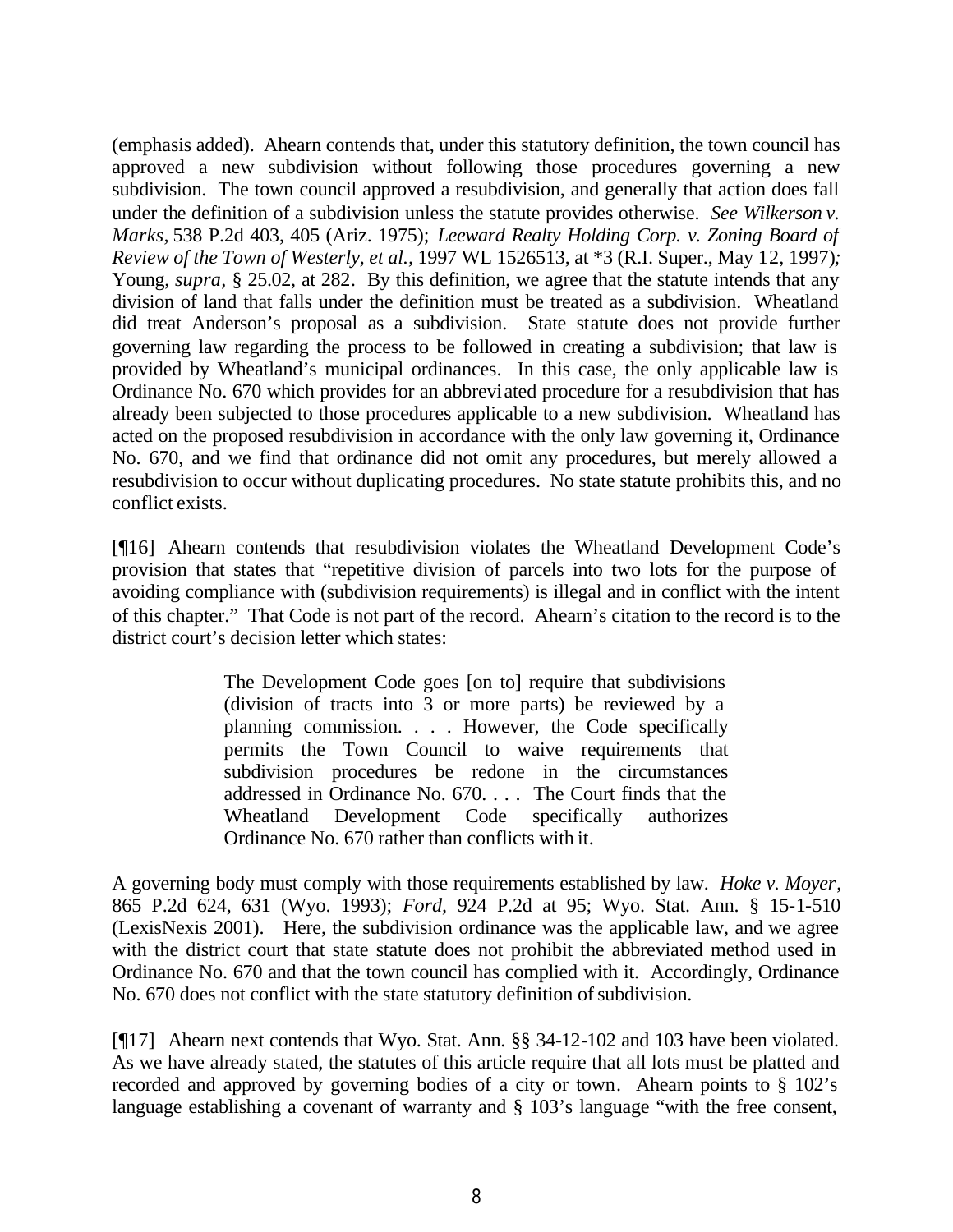and in accordance with the desires of the undersigned owners and proprietors" to argue that these statutes were violated because he, as an owner of a part of Tract G, did not consent to the subdivision of Anderson/Bishop's part of Tract G. These specific provisions state:

> **Every original owner or proprietor of any tract or parcel of land, who** has heretofore subdivided, or **shall hereafter subdivide the same into three (3) or more parts** for the purpose of laying out any town or city, or any addition thereto, or any part thereof, or suburban lots, shall cause a plat of such subdivision, with references to known or permanent monuments, to be made, which shall accurately describe all the subdivisions of such tract or parcel of land, numbering the same by progressive numbers, and giving the dimensions, and length and breadth thereof, and the breadth and courses of all the streets and alleys established therein. Descriptions of lots or parcels of land in such subdivisions, according to the number and designation thereof, on said plat contained, in conveyances, or for the purposes of taxation, shall be deemed good and valid for all intents and purposes. **The duty to file for record a plat, as provided herein [§§ 34-12-101 through 34-12-104, 34-12- 106 through 34-12-115], shall attach as a covenant of warranty, in all conveyances of any part or parcel of such subdivisions by the original owners or proprietors**, against any and all assessments, costs and damages, paid, lost or incurred by any grantee, or person claiming under him, in consequence of the omission on the part of said owner or proprietors to file such plat.

Wyo. Stat. Ann. § 34-12-102 (LexisNexis 2001) (emphasis added).

Every such plat shall contain a statement to the effect that **"the above or foregoing subdivision of (here insert a correct description of the land or parcel subdivided) as appears on this plat, is with the free consent, and in accordance with the desires of the undersigned owners and proprietors", which shall be signed by the owners and proprietors,** and shall be duly acknowledged before some officer authorized to take the acknowledgement of deeds. The plat shall meet the approval of the board of county commissioners if it is of land situated without the boundaries of any city or town or by the governing body of the city or town if situated within the boundaries of such city or town. When thus executed, acknowledged and approved, said plat shall be filed for record and recorded in the office of the clerk of the proper county; provided, however, that any such plat of land adjacent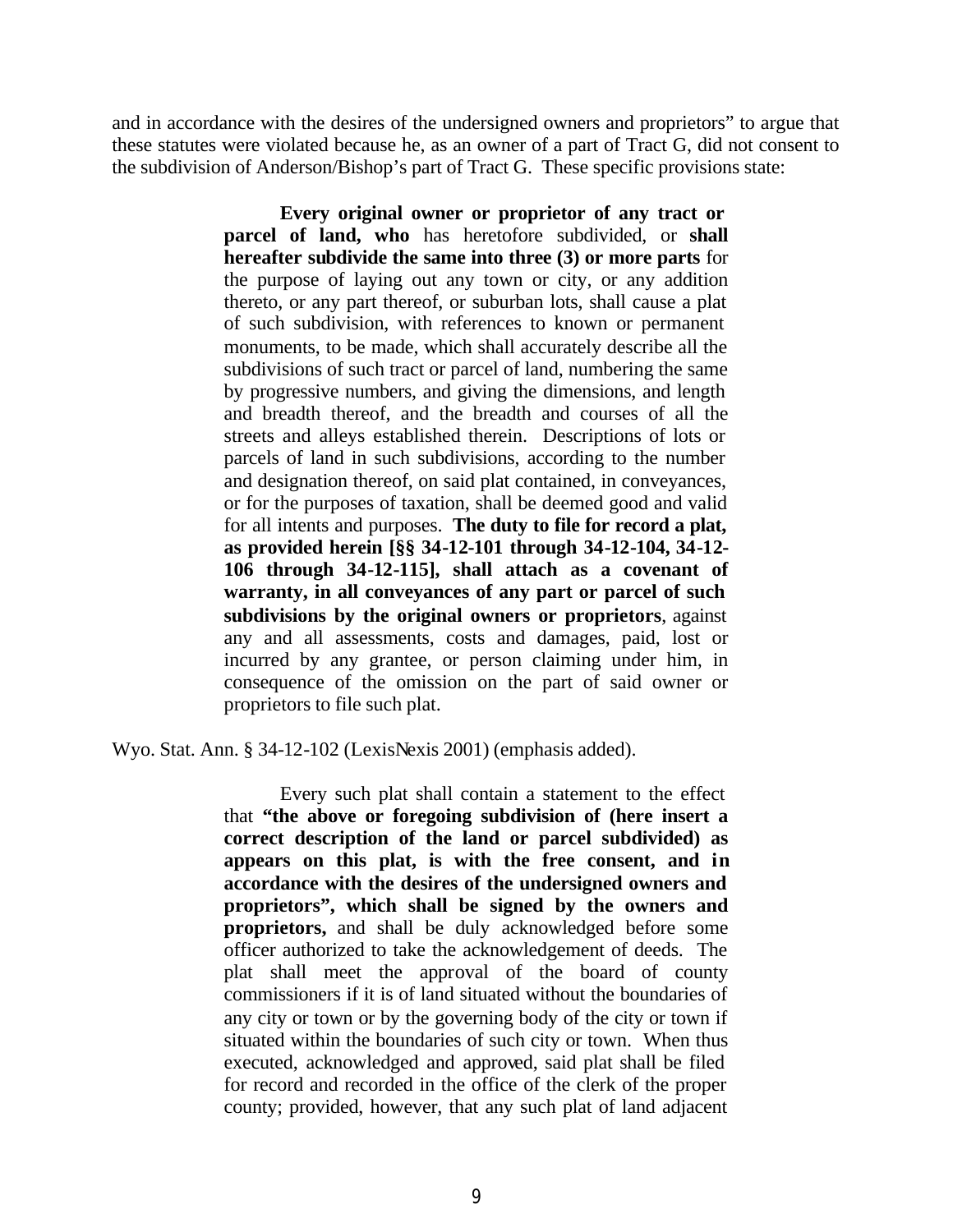to any incorporated city or town, or within one (1) mile of the boundaries of any such city or town, shall be jointly approved by both the board of county commissioners of said county and the governing body of said city or town before same shall be filed and recorded in the office of the county clerk as aforesaid.

Wyo. Stat. Ann. § 34-12-103 (LexisNexis 2001) (emphasis added).

[¶18] Ahearn argues that this statutory language applies to him as an original owner of Tract G. He does not provide any argument or authority to support this interpretation. Statutory interpretation, however, presents a question of law, and we will therefore address his argument*. Parker Land and Cattle Co. v. Wyo. Game and Fish Comm'n,* 845 P.2d 1040, 1042 (Wyo. 1993). Our rules of statutory interpretation are well-established:

> We decide initially whether the statute is clear or ambiguous. This Court makes that determination as a matter of law. If we determine that a statute is clear and unambiguous, we give effect to the plain language of the statute. In effectuating the plain language of the statute, we begin by making an inquiry respecting the ordinary and obvious meaning of the words employed according to their arrangement and connection. We construe the statute as a whole, giving effect to every word, clause, and sentence, and we construe together all parts of the statute in pari materia. If, on the other hand, we determine that the statute is ambiguous, we resort to general principles of statutory construction to determine the legislature's intent.

*Wesaw v. Quality Maintenance*, 2001 WY 17, ¶13, 19 P.3d 500, ¶13 (Wyo. 2001).

[¶19] Statutory language is clear if reasonable persons are able to agree to its meaning with consistence and predictability. *Parker*, 845 P.2d at 1043. In *Parker* we stated:

> We read the text of the statute and pay attention to its internal structure and the functional relation between the parts and the whole. We make the determination as to meaning, that is, whether the statute's meaning is subject to varying interpretations. If we determine that the meaning is not subject to varying interpretations, that may end the exercise, although we may resort to extrinsic aids of interpretation, such as legislative history if available and rules of construction, to confirm the determination.

*Id.* at 1045.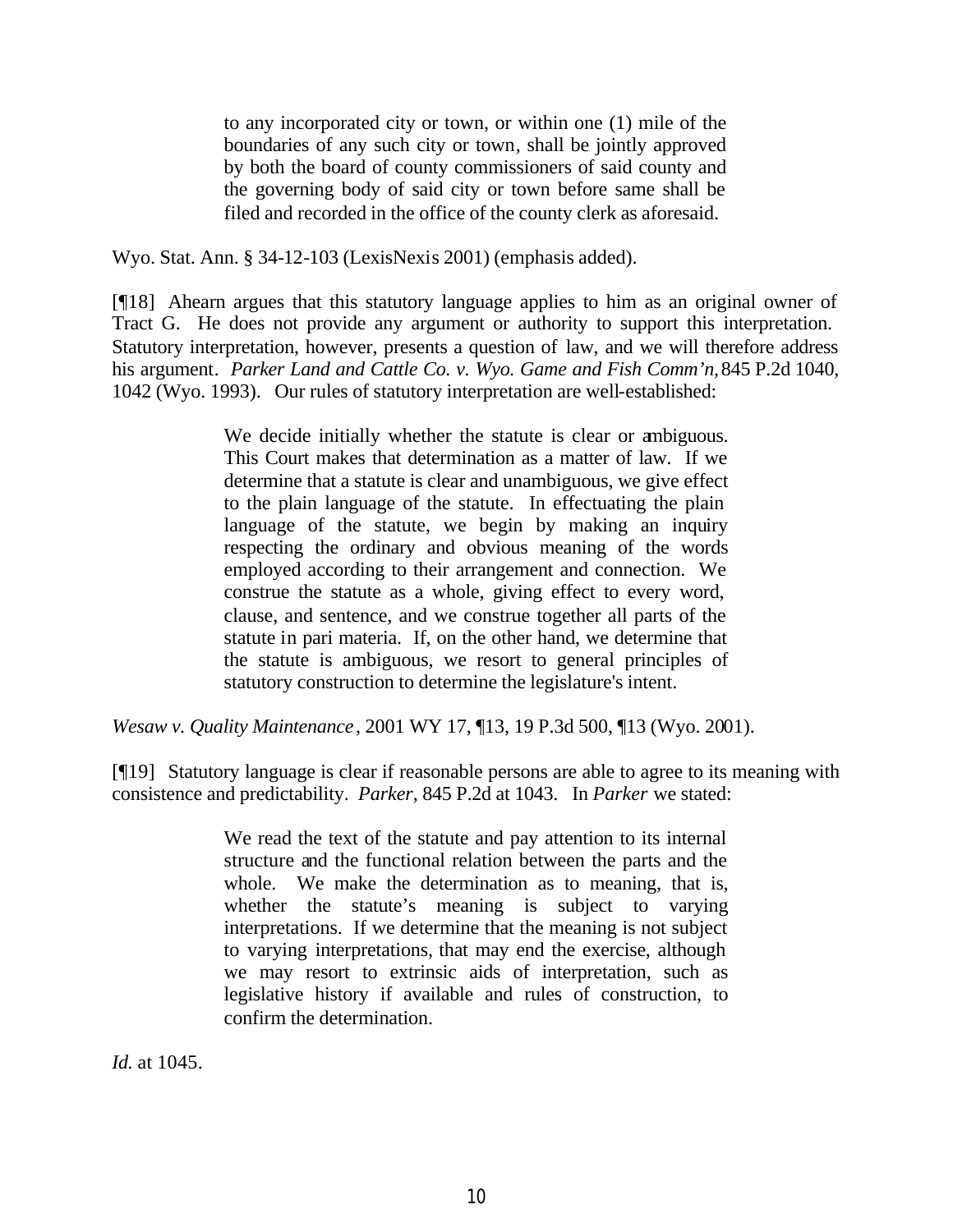[¶20] Our primary purpose is to ascertain the legislative intent. *Id.* The plain language of § 102 does not apply to Ahearn as an owner of part of Tract G. Plainly, the phrase "[**e**]**very original owner or proprietor of any tract or parcel of land, who** has heretofore subdivided, or **shall hereafter subdivide the same into three (3) or more parts** for the purpose of laying out any town or city, or any addition thereto, or any part thereof, or suburban lots, shall cause a plat of such subdivision" applied to the original owners of the land subdivided to create Tract G, not to Ahearn, a subsequent owner of a part of Tract G.

 $[$ [[21] Although the tract to be subdivided is within Tract G, Ahearn's portion of tract G was not to be resubdivided. The statutory language states procedures that apply to the owner of the parcel to be subdivided which, in this case, is Anderson. This statute does not apply to Ahearn as an owner adjacent to Anderson's parcel and gives Ahearn no rights under it. Accordingly, § 103's language is to be read as referring only to the parcel to be resubdivided, which would not include Ahearn's parcel, and again, although he is an owner of a parcel in the subdivision, Ahearn is not an owner of the parcel to be resubdivided, and the language mandating a signature affirming free consent does not apply to him.

[¶22] Other statutes in Title 34, Chapter Twelve, govern vacating of a plat. Wyo. Stat. Ann. §§ 34-12-106, 108 (LexisNexis 2001).<sup>4</sup> We shall consider whether these statutes apply. We have previously decided that this set of statutes in its various forms was enacted to ensure a dedication was complete when a subdivision plat was prepared in conformity with the details specified and when the plat was recorded in the office of the county clerk. *Prudential Trust Co. v. City of Laramie,* 492 P.2d 971, 972 (Wyo. 1972). In *Tissino v. Mavrakis,* 67 Wyo. 560, 228 P.2d 106 (1951), we held that the language of the statute requiring the platting of a subdivision, and the sale of lots in accordance therewith, constituted a public dedication of the streets which are shown upon the plat. A dedication of land affected by platting and sale of lots would operate by way of grant and without the necessity of acceptance by the public. *Id.* at 115. We also held that the platting and recording of a subdivision in accordance with the statutes resulted in the county or city acquiring fee title to all streets and ways set out therein. *Id.* We modified the *Tissino* holding in two later cases. *Ruby Drilling Co., Inc. v.* 

§ 34-12-108. Vacation; partial vacation; when permitted.

 $4 \text{ }$  § 34-12-106. Vacation; generally.

Any such plat may be vacated by the proprietors thereof at any time before the sale of any lots therein, by a written instrument declaring the same to be vacated, duly executed, acknowledged or proved and recorded in the same office with the plat to be vacated, and the execution and recording of such writing shall operate to destroy the force and effect of the recording of the plat so vacated, and to divest all public rights in the streets, alleys, commons and public grounds laid out or described in such plat, and in case where any lots have been sold, the plat may be vacated as herein provided, by all the owners of lots in such plat joining in the execution of the writing aforesaid. No plat or portion thereof within the corporate limits of a city or town shall be vacated as herein provided without the approval of the city or town.

Any part of a plat may be vacated under the provisions, and subject to the conditions of this act [§§ 34-12-101 through 34-12-104, 34-12-106 through 34-12-115]; provided, such vacating does not abridge or destroy any of the rights and privileges of other proprietors in said plat; and provided, further, that nothing contained in this section shall authorize the closing or obstruction of any public highways laid out according to law.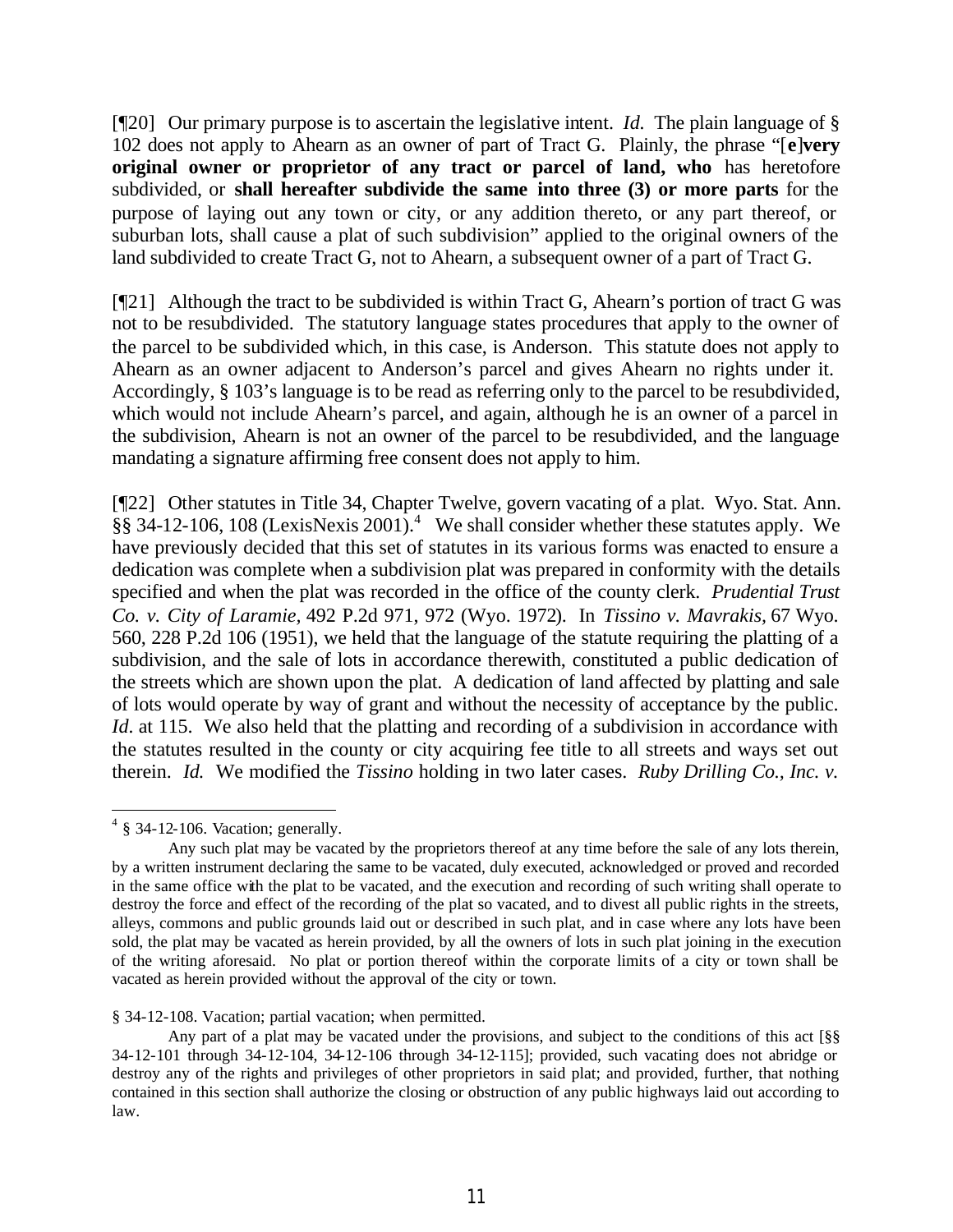*Billingsly,* 660 P.2d 377, 380 (Wyo. 1983) (discussing *Gay Johnson's Wyoming Automotive Service Co. v. City of Cheyenne,* 367 P.2d 787 (Wyo. 1961), and *Payne v. City of Laramie,* 398 P.2d 557 (Wyo. 1965)).

[¶23] We see then that the primary intent of this statutory article is to provide for the platting and dedication of public streets, and the vacating of the plat and dedication. In addition, other dedications such as utility easements, access easements, parks or other public uses on a plat are likewise subject to this article. The replat at issue here resulted in Anderson's submitting a new plat for his parcel, and no modification or vacating of dedicated streets, or any other dedication, was apparently involved which would have deprived Ahearn of the access, or any other right, he is entitled to under the original plat. Plainly, the resubdivision involved here was not a proceeding intended to vacate or partially vacate a plat. Even assuming the filing of the new plat resubdividing the lot in question constituted a vacation of the original plat, it could only be considered a partial vacation, and Ahearn made no showing that any of his rights or privileges were "abridged or destroyed" so no violation of the statutes could have occurred.

[¶24] As part of his last issue, Ahearn expresses concern that Ordinance No. 670 is arbitrary and capricious because it does not state "guidelines or assurances that can be relied upon by an applicant," when it states that it is enacted because "it may be costly to the landowner to follow said ordinances…." Ahearn contends that the word "costly" is not interpreted in the ordinance. Although he provides us with two examples of the possible meaning of costly, we fail to see any relevance to the issues that he has presented or to the facts presented here. We, therefore, assume that he is asserting that the ordinance is void for vagueness. The sentence is part of the preamble to the ordinance describing the purpose of the ordinance. The ordinance does not require that a landowner prove that the regular subdivision procedures are too costly to follow and so it does not matter that this term used in the purpose has not been defined.

[¶25] Lastly, Ahearn contends that another person who was not a party in this action was an owner entitled to notice under Ordinance No. 670 and was not provided any as required. Ahearn presented this issue to the district court which found that the other party held only a sheriff's certificate of sale and not a sheriff's deed. Finding that the notification requirements applied to property owners of record, the district court determined that the sheriff's deed, not the certificate of sale, transfers ownership and the absence of the deed precludes a finding that the other person is a property owner of record. The district court also ruled that Ahearn had not demonstrated that he had standing to raise this issue on behalf of this other person. On appeal, Ahearn repeats his argument.

[¶26] Assuming that Ahearn does have standing as an adjacent landowner to object to an application that has not complied with all of the ordinance's requirements, Ahearn contends that under the town code's definition any form of recorded ownership is entitled to notice. *See Hoke,* 865 P.2d at 628. The definition he relies upon was quoted by the district court in its decision letter which states: